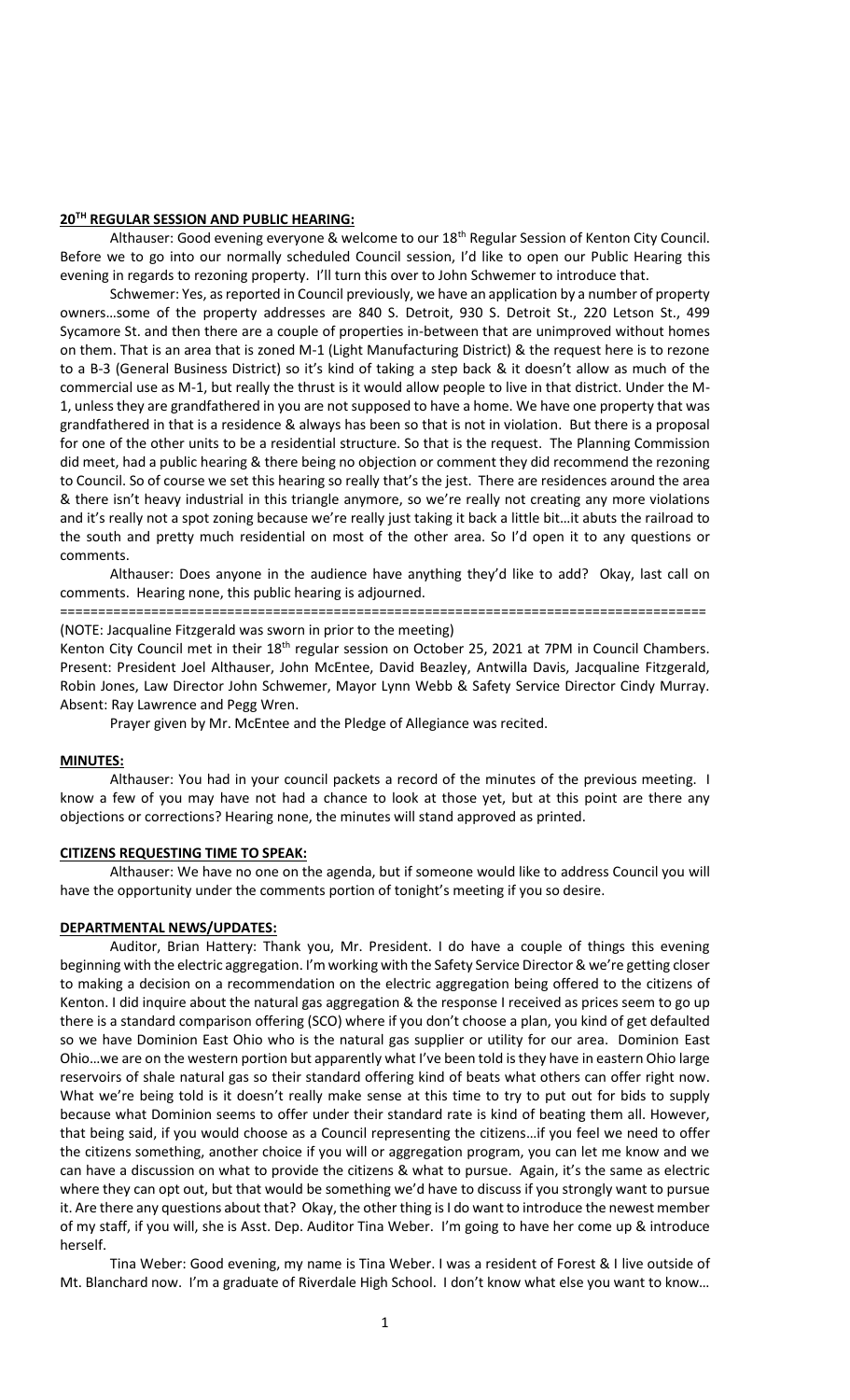Althauser: We're just really happy to have you onboard, Tina.

Weber: Thank you.

Althauser: There will be plenty to do immediately, as I know you've already seen.

Weber: It's been a fast 2 weeks, but I'm glad to be here. Thank you for the opportunity.

Hattery: That's all I had. Thank you.

Chief Bruce Donnelly: The biggest thing I've got tonight is one of our new hires, Will Boughan, is from the Westminster area & I'll let him a more formal introduction of himself.

Will Boughan: I'm Will Boughan & I currently live just outside of Westminster & this is my  $2^{nd}$  day shift here so, so far so good. Thanks for the opportunity.

Donnelly: When our other new employee gets around to it we'll bring him up & let him do an introduction too. So far both have kind of gotten thrown into it and so far have been doing a fairly good job, and I'm just thankful they were able to get hired now.

Althauser: Thanks a lot Chief and welcome.

Lt. Rob Lutes: I have nothing.

Althauser: As far as departments, on behalf of Council I would first like to mention that we do have a couple of members under the weather this evening, more on that in a little bit. But more importantly, I'd like to welcome Jacqualine Fitzgerald to our midst. Jacqualine jumped right in and volunteered to fill the spot vacated by Patti. I know you've been before this body many times, but if you want to jump in…

Jacqualine Fitzgerald: It's just an honor to serve the city. Patti was a wonderful person, and she was passionate about the city and I'm certainly passionate also and I'm just glad to serve the next five meetings.

Althauser: I'm sure Jacqualine will reach out to any of you if she has questions and vice versa because of her experience here in Kenton. I'm very happy that we have you here.

# **COMMUNICATIONS/PETITIONS:**

Althauser: We do have what I'll call communications…they are the minutes from the Tree Commission from Sept.  $9<sup>th</sup>$  & Oct.  $14<sup>th</sup>$ . Questions on those? We don't have any new petitions tonight…Antwilla, do you have anything on that?

Davis: We have the petition from Todd Cannode for the 1879 Electric property. Safety did meet this week & did approve the recommendation to go ahead & vacate that alley.

Althauser: If you'll recall, that's just an alley amongst properties they own that surround that. Any questions from Council on that recommendation? So I guess John we can say that was duly recommended by the committee & see that in a couple of weeks.

Beazley: Mr. President, I'd remind you of the other communication we received.

Althauser: Oh gosh yes, thank you David. We did receive a thank you from Not By Choice reading "thank you for your donation in memory of Patti Risner". That was to Council, Administration, people that are usually at this meeting that donated on behalf of Patti. That was one thing we could do in her memory.

## **MONTHLY/ANNUAL REPORTS:**

Althauser: We have the Water Y-T-D Revenue report (total revenue vs. billing). That's actually the only report…any questions on that?

# **COMMITTEE REPORTS:**

Althauser: We have a written report from Finance from 10/11/21. David, is there any update…

Finance, Beazley: I'd simply update that we met again tonight & are much closer on the general fund balance. We have one other fund that is still in need of some work and our Administration & Auditor's staff have agreed to go back & do a little more work on that. I would like to take the opportunity to compliment our Administration, our employees, our Auditor's staff, our Dept. Heads for their cooperation in working together & getting us to the place we are. We should be able to approve a document to go forward & be read at our 2<sup>nd</sup> meeting in November in order to secure 3 reads on our budget.

Althauser: I definitely echo those comments & thanks David for the update.

Safety, Davis: Safety did meet...we are getting ready to start the 3<sup>rd</sup> Ward lights/light poles. So we did the 4<sup>th</sup> Ward last year & we'll do the 3<sup>rd</sup> Ward and see if there are any additional needs we have there. Regional Planning, Beazley: Regional Planning did meet & there was a minor adjustment to the

increase on assessments (can't hear…static).

Cemetery, Davis: Grove Cemetery meets next meeting.

Althauser: BKP meets again tomorrow night. (can't hear…static)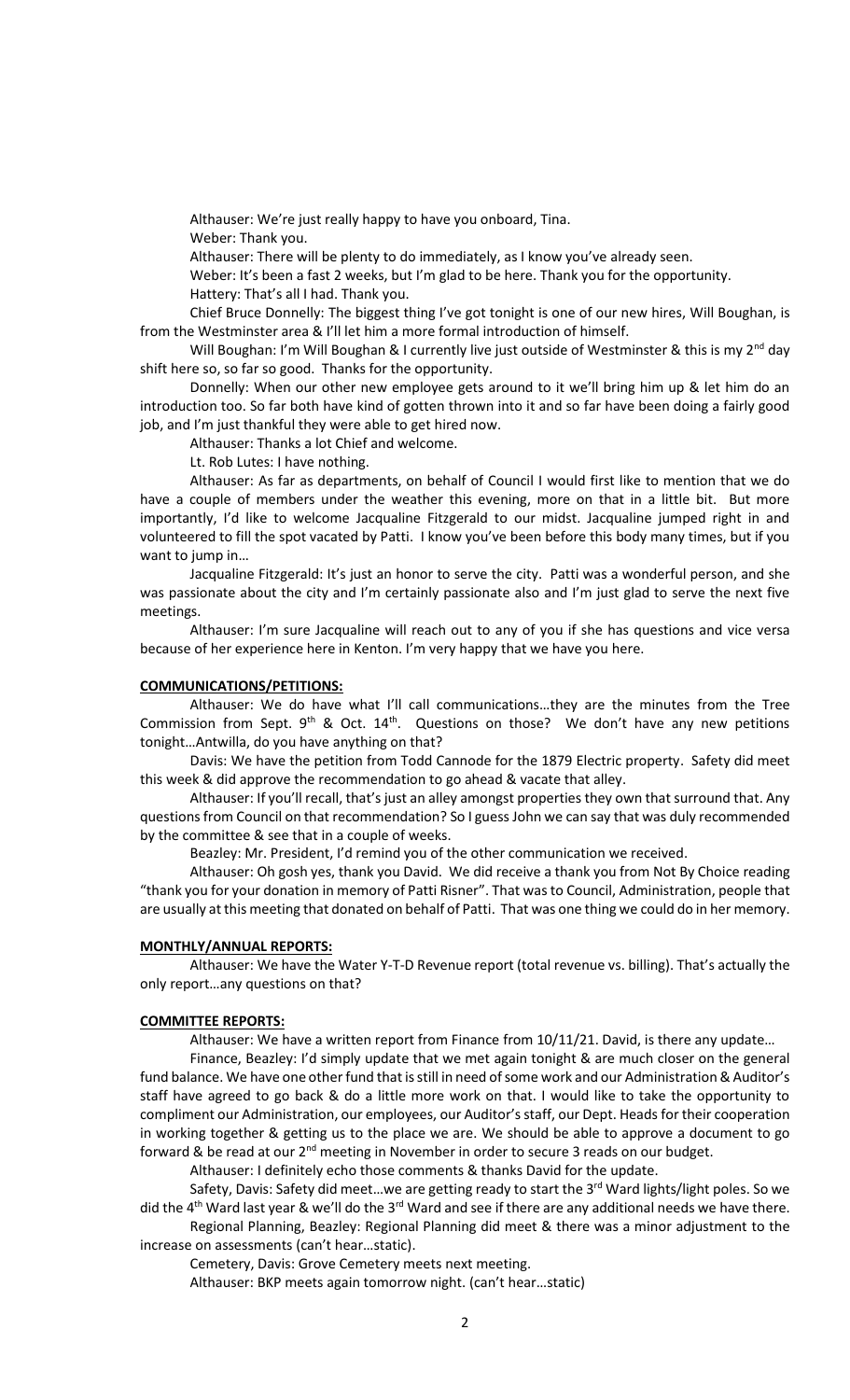# **OLD BUSINESS:**

Althauser: Obviously we don't have enough people here tonight to be able to pass anything on the agenda. (can't hear…static). Is there a date/time we could look at having a special session in order to take care of these items? Wednesday would probably work…

Davis: I can do this time Wednesday. I don't know what everybody else's schedule is.

McEntee: Mine would have to be a little bit earlier.

Davis: I can go as early as 5:15ish, but it may be toting a kid…

McEntee: Mr. President, are we looking at 20 minutes, ½ hour?

Althauser: I'm going to say 1/2 hour because we're going to go through several pieces. We'll read each of these tonight real quick because they're on the agenda, but almost everyone of them we were going to ask you to address tonight.

Murray: Do we think 1 of the 2 absent tonight will be available Wednesday?

Althauser: I'm going to attempt to have 1 of them…I know 1 will not…

McEntee: If we do Wednesday 6:30 would be the latest that I'd be able to be here.

Althauser: Well, we have met sometimes around 5:00-5:15 because it also helps the staff here because they're getting off work.

McEntee: I'm okay with that.

Althauser: Wednesday at 5:15PM? (yes). Okay we'll plan on 5:15PM here Wednesday unless you are notified to the contrary. Okay, we'll go ahead and work through the items on the agenda…obviously there is nothing we can do anything on tonight, but let's see if we can field any questions on these.

**RESOLUTION NO. 21-008, 2ND READING, TITLE ONLY; A RESOLUTION AUTHORIZING THE MAYOR TO SUBMIT AN APPLICATION TO THE DISTRICT PUBLIC WORKS INTEGRATING COMMITTEE AND TO EXECUTE A PROJECT AGREEMENT WITH THE OHIO PUBLIC WORKS COMMISSION FOR A CITY OF KENTON CITY-WIDE STREET RESURFACING IMPROVEMENTS PROJECT AND DECLARING AN EMERGENCY.** 

Althauser: Are there any more questions for Cindy on this, or Cindy anything you want to add? Murray: I've got the list of streets, but they're in my office…

Althauser: Again, on all of these there are some dates and time frame issues that Mark (Doll) has to have us adhere to.

**RESOLUTION NO. 21-009, 2ND READING, TITLE ONLY; A RESOLUTION AUTHORIZING THE MAYOR TO SUBMIT AN APPLICATION TO THE DISTRICT PUBLIC WORKS INTEGRATING COMMITTEE AND TO EXECUTE A PROJECT AGREEMENT WITH THE OHIO PUBLIC WORKS COMMISSION FOR A CITY OF KENTON EAST COLUMBUS STREET RESURFACING IMPROVEMENTS PROJECT AND DECLARING AN EMERGENCY.** Althauser: Any questions on that?

**RESOLUTION NO. 21-010, 2ND READING, TITLE ONLY; A RESOLUTION AUTHORIZING THE MAYOR TO SUBMIT AN APPLICATION TO THE DISTRICT PUBLIC WORKS INTEGRATING COMMITTEE AND TO EXECUTE A PROJECT AGREEMENT WITH THE OHIO PUBLIC WORKS COMMISSION FOR A CITY OF KENTON DOWNTOWN IMPROVEMENTS-PHASE II PROJECT AND DECLARING AN EMERGENCY.**

Althauser: Questions?

**ORDINANCE NO. 21-024, 2ND READING, TITLE ONLY; AN ORDINANC AUTHORIZING THE SAFETY SERVICE DIRECTOR TO ADVERTISE FOR BIDS FOR MATERIALS AND SUPPLIES FOR THE CALENDAR YEAR 2022 AND TO CONTRACT WITH THE LOWEST AND/OR BEST BIDDERS AND DECLARING AN EMERGENCY.** Althauser: We will have all 4 of these in front of us on Wednesday.

## **NEW BUSINESS:**

Althauser: We will also doublecheck on all of these items to see if there is any room on any of those time wise…Item C is referring to larger projects engineering…Cindy, is there a time frame?

Murray: You want to know when are they starting Phase II?

Althauser: No, Item C in new business…what is our time frame that you would have to have this passed by?

Murray: All 3 of them have to be passed so he can submit the applications for the money. Beazley: Cindy, we're actually on new business…the W. Espy & E. Columbus engineering project.

Murray: When do I need to have it by? Yesterday.

Althauser: So in other words, there is not a deadline sitting out there regarding applying for something.

Murray: No. But the E. Columbus Street project we want to go out for bids in February or March, so we need to get the engineering done. We can still read them tonight, right?

Althauser: We're going to read them…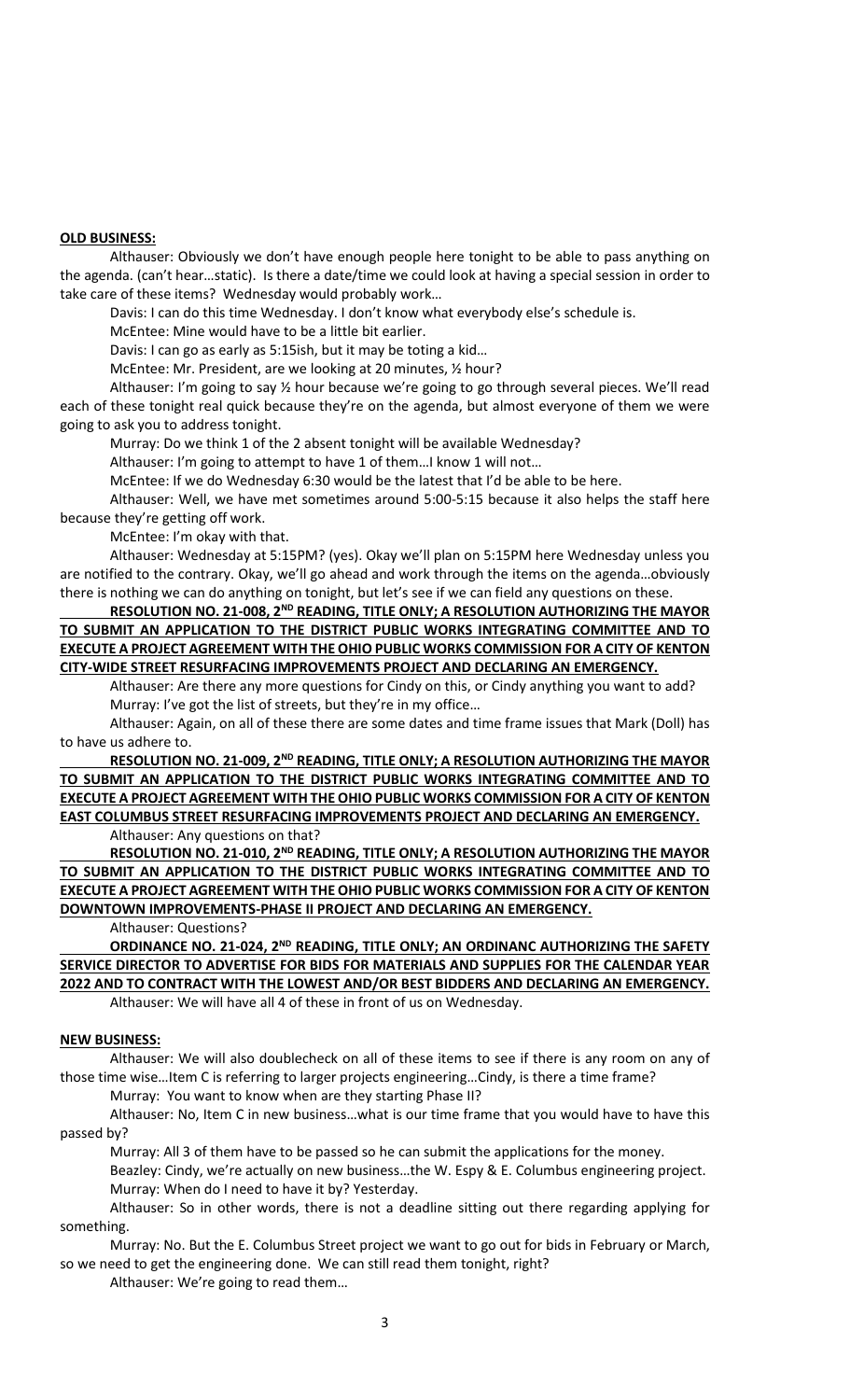# **RESOLUTION NO. 21-011, 1<sup>ST</sup> READING, TITLE ONLY; A RESOLUTION AUTHORIZING THE SALE OF PERSONAL PROPERTY NOT NEEDED FOR MUNICIPAL PURPOSES AND DECLARING AN EMERGENCY.**

Althauser: That is the firearm sale. Obviously, we know we're going to do it, we already approved the new firearms, but do you have anybody hot to trot that wants them like tomorrow?

Lt. Lutes: No, but they'll be sold as soon as it's passed.

# **ORDINANCE NO. 21-026, 1ST READING, TITLE ONLY; AN ORDINANCE TO CHANGE THE ZONING OF THE REAL PROPERTY LOCATED AT 840 S. DETROIT, 930 S. DETROIT STREET, 220 LETSON STREET, AND 499 SYCAMORE STREET IN THE CITY OF KENTON, OHIO, FROM M-1 (LIGHT MANUFACTURING DISTRICT) TO B-3 (GENERAL BUSINESS DISTRICT).**

Althauser: This is the legislation out of the public hearing this evening. Again, this is something we'd like to move on as fast as we can, but we'll have to see what transpires Wednesday afternoon.

Schwemer: Doug (Carmean), you understand where we are with this? We were planning on taking this up for a vote tonight, but we legally cannot do so. So we're trying to move this through. I apologize and I understand your concern.

Carmean: Okay, I appreciate that. I understand.

Citizen: I'm here in respect to the properties, so do I need to come back Wednesday if there is going to be a vote?

Althauser: I actually can't answer if there is going to be a vote. We hope so, but we'll need 6 people here. But no, I don't feel you need to be here. Council has been through the public hearing and some of them might have even heard the original zoning hearing. There has been nothing negative presented by any party at all.

Citizen: I just want to make sure it's going to be residential…

Althauser: It's going to B-3 but that would allow for residential. (People talking all at once) I'll just remind everyone…the 3-reading requirement is to give residents especially the time to respond. We all know that folks will say oh my gosh why did the city do that, but a lot of times we've read these things 3 times and that's why…to give folks an opportunity. Now we have a means to circumvent that, to read them once and pass them, but it requires a super majority of 6 Councilmembers. So we're meeting Wednesday to address these items that have been read twice and the problem with all of these items in new business is this is our first reading so if both Councilmembers, and I know one still will, but if our other Councilmember cannot make it then I guess we'll have to measure or have to decide how significant the time issue is with these on whether we meet again 48 hrs. later. We have to give the public a 48- hour notice.

# **ORDINANCE NO. 21-027, 1ST READING, TITLE ONLY; AN ORDINANCE PROVIDING FOR ADDITIONAL APPROPRIATIONS FOR THE YEAR 2021 FOR THE CITY OF KENTON, OHIO AND DECLARING AN EMERGENCY.**

Althauser: This is the one I just asked Cindy about and her statement was she needed it yesterday. But we know there is no application deadline or anything.

# **ORDINANCE NO. 21-028, 1ST READING, TITLE ONLY; AN ORDINANCE PROVIDING FOR ADDITIONAL APPROPRIATIONS FOR THE YEAR 2021 FOR THE CITY OF KENTON, OHIO AND DECLARING AN EMERGENCY.**

Althauser: During the Finance Committee meeting tonight it was brought to our attention that the 2<sup>nd</sup> line under the general section, fire maint. of equip. of \$10,057.00 is an error. It does not need to be in there so it can be stricken. That would make the bottom number \$8500. I guess I'd ask Council if you want to formalize that change & we can ask for a motion.

Davis: Are we allowed to amend this?

Beazley: We wouldn't amend because it's stricken because it's a typographical error.

Althauser: We're not amending because it's not even been moved yet. When we did it a couple of weeks ago, we probably shouldn't have done it that way. We probably had a motion that we didn't need to. So that was in error & I believe it was just left over from a prior template or something.

Beazley: Typographical.

Althauser: Okay, any questions on that? That's the purchase of ammunition for the new firearms and several sort of yearend line adjustments. Okay, we'll plan on being here Wednesday evening at 5:15PM. We will definitely have in front of us for a 3<sup>rd</sup> reading all those items in old business (can't hear…static)…Is there any further new business?

Murray: Our broker for our employee health insurance is Waypoint and we would like to leave them and go with a different broker come January 1<sup>st</sup>, so I just need the approval from Council to do that. Beazley: Send a termination letter.

Murray: Right, send a termination to Waypoint.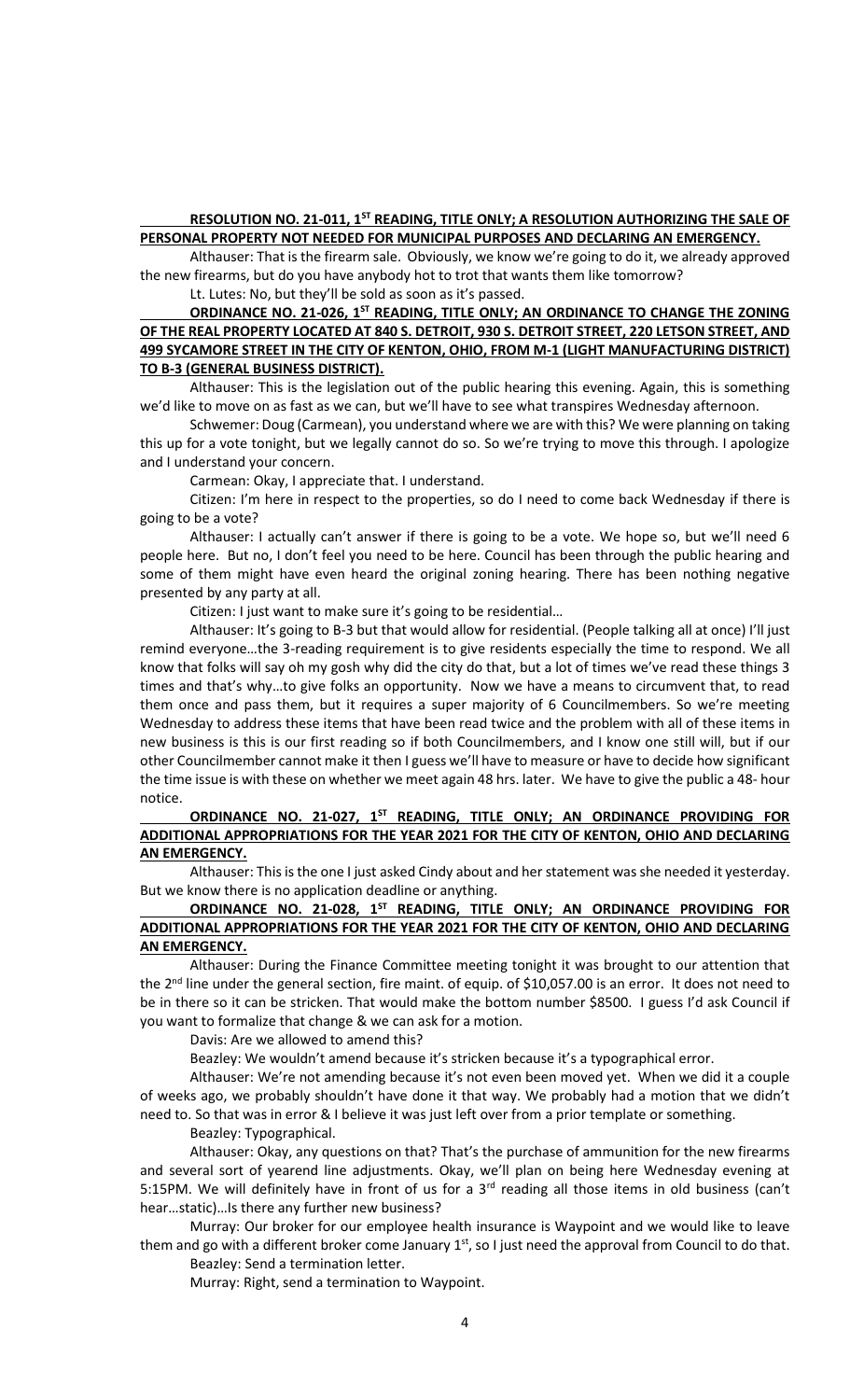Beazley: And that has to be in their hands by November 1st.

Schwemer: This is not a resolution or ordinance we're just voting for approval. So a majority of Council will suffice for purposes of directing the Administration to provide termination letters.

**Motion by Mr. Beazley & second by Mrs. Davis to authorize the Administration to provide a letter of termination to Waypoint.** 

Althauser: Is there any discussion? **(Roll call vote, 5 ayes; motion carried)** Is there anything else, Cindy?

Murray: No, but I'll stay up here since I'll be up next under comments.

Althauser: Oh, didn't I tell you I was going to change the order? Ha.

## **COMMENTS:**

Murray: The only thing I have tonight is Emily Martin has given her notice & her last day will be this Friday. I just wanted to thank Emily for her years of service here for the City of Kenton and her dedication to the City. Thank you, Emily. Does anybody have any questions for me?

Hattery: Just one thing…the United Way Radio Day Auction is this Saturday from 10AM-3PM. If you've never listened, it should be on WKTN, I've helped and volunteered with it for a number of years now & it's always an interesting time when you're down there at the headquarters with all of the phone calls & everything. They're going to try to do it on Facebook…there's always a little bit of a delay but there's like 125 different items by 100 different sponsors & donors. The large majority of that is people within the City & within the County. It's a great fundraiser for the United Way to help meet their goals. There are ads in the paper listing some of their items, so I'd encourage you to…

## Beazley: Neat stuff.

Hattery: Yes, they always try to get a variety & again get local businesses & people to help donate and generate excitement & interest to help raise funds for the United Way. So I'd encourage you to peruse your paper and listen and vote…not vote, sorry, bid! Not that voting, bidding & money are…hahaha.

WKTN, Brennen Byrne: I'll just confirm that the United Way Auction will be on WKTN.

Althauser: And on WKTN there won't be as much of a delay as there is on Facebook.

Byrne: Absolutely. It's live!

Beazley: I'm just happy to have all the new folks come onboard including Jacqualine, our firefighter, and our new Asst. Dep. Auditor.

Fitzgerald: It's just a pleasure to serve & I appreciate you guys' help.

Jones: Thank you, and welcome Jacqualine, our new firefighter that left already, and Tina.

Schwemer: Remember we have Trick or Treat coming up so everyone be careful. At least during the day, I feel like it's safer and I think more people can actually get out & enjoy it safely. So everyone keep an eye out this weekend with lots of kids running all over the place.

Mayor Lynn Webb: Several things…first, I just want to touch base with our SOUP Kitchen. Cindy does a great job on getting the menu from Dorothy & the ladies down at the Coterie. If you have an opportunity, go down and support them & have a meal with them. They do a phenomenal job & it's a neat thing for our City, so a shout out to the ladies there who do the SOUP Kitchen. They're just a neat group of ladies. Also, I want to give a big congrats to Our Place Family Dining who got restaurant of the year. I think there was 150+ entries/nominations and that was from the Area Agency on Aging who gave that award out. Our Place Family Dining last year through COVID…Walk 16 would feed our seniors and that was Meals on Wheels and then they quit delivering due to COVID. Jen at Our Place heard the need and really reached out on her own and found all kinds of grants & funding & she really picked up and filled in that spot of feeding our seniors. She has also taken on the Veterans in our community with a free breakfast every Wednesday at 9AM for the Veterans. So just a bid congratulations for the restaurant and Jen…she always rallies for the community so I appreciate that. Also this week or next week we'll have a couple of houses being demolished (2 burnouts) and that is billed so hopefully we'll get that money back which will be a plus. If anybody has noticed the archway is down…the good news is we saved the lion's head so hopefully in some sort of revitalization piece we can reuse it because it's kind of a neat piece that was over the archway. But Russ Noonan from Delphos, Ohio his company is who demolished it and did a phenomenal job. Also just for clarification, we put that out for quotes and we always want to support local but he came in and we didn't have a local that would tackle that. It was quite a feat but he did an amazing job. Also, after the meeting I need to talk to Safety Committee to touch base on a couple of things. Tomorrow & Wednesday I'm going to Ohio Economic Development Summit so I'm looking forward to that to see where we can throw our hat in the ring and fit in that piece (can't hear). So other than that, that's all I have.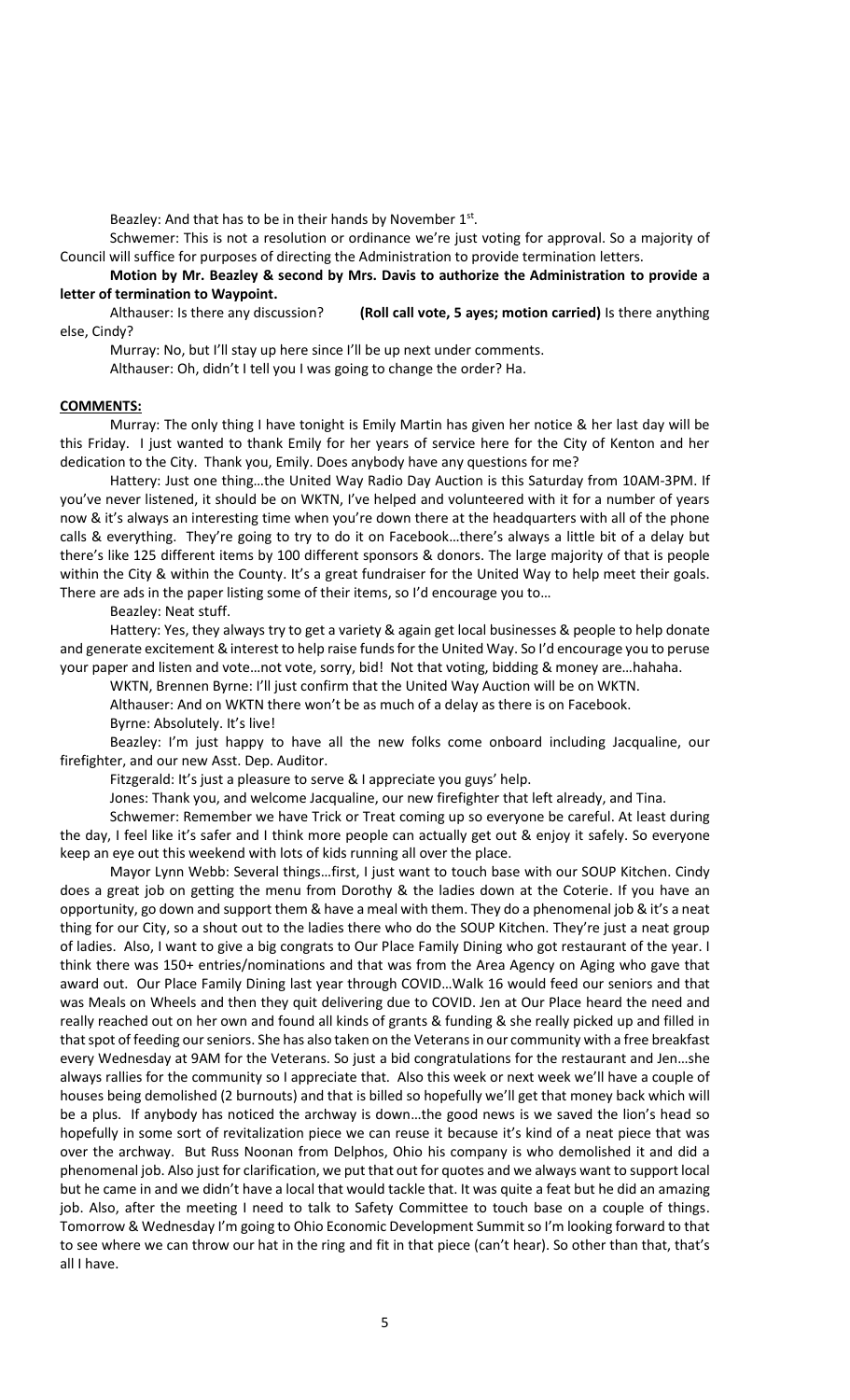Beazley: Mr. President, Madam Mayor, there is a forecast for potential rain on Saturday…have we considered an alternate date?

Mayor: No.

Althauser: You want the candy you'll go. Ha.

Mayor: As Cindy Murray would say...how did that go…we won't melt?

Murray: My dad used to say you're not sugar so you won't melt. Ha.

Althauser: We could quote your dad all night. Ha. I thought the contractor did a great job on that. They pretty much had it done last night.

Mayor: Yes, and then he came in today & did some final sweeps.

Althauser: I assure everyone out there, there were tons of opportunities over the years for that archway to be saved. It isn't the City of Kenton that would be in a place to take taxpayer dollars and go out and do that on private property. While I appreciate the architecture…it's just a shame that had to be torn down. Folks it was horrible. For those also that were questioning how quickly it was done, we blocked it off and were moving as expeditiously as possible given the legal requirements that exist. You can't just go in & tear down private property. And to be truthful, there is a lot of question as to even owned that property. That was a very odd property. The reality is it was very questionable who owned it. Again, I'd like to welcome everyone announced tonight, and Rob you're not doing your job because somehow somebody snuck in the door…I don't know how that happened. Congressman, do you have any comments?

Representative Jon Cross: Did you talk about Nov. 1st?

Mayor: Not tonight.

Rep. Cross: Never turn down a free podium... Nov.  $1<sup>st</sup>$ , Monday, we have the Director of Development Lydia Mihalik coming here and this is a great opportunity for Kenton to roll out the red carpet. It's a very important meeting because the City of Kenton has applied for up to 4 million...

Mayor: We applied for \$10 million…

Murray: A little bit more than that…

Rep. Cross: How much more than that? We can make that the headlines.

Murray: \$10,150,000.00

Rep. Cross: Give me a little extra column space, Tim (Kenton Times). Ha.

Tim Thomas: Can I take a picture of you too?

Rep. Cross: Yeah, yeah, once we get the check, how about that? But in all seriousness, I have complete faith that you all will roll out the red carpet & I'm going to join you all. But this is a huge opportunity to go get very big dollars. We have done our part in the legislature to allocate this funding and now it's the Director's sole position to give us the money. She can say yes or no. So I told the Mayor the first thing we need to do is invite her here and let's tell our story and let's show her all the work that you've done for the last 4-6 years, maybe even longer. I mean, we've had this issue since 1940 so says the history books. But the point is, let's show her what you have done, let's show what accomplishments have been completed in Phase I, and let's walk her around our downtown because I think what the State wants to do, and I'm not talking on behalf of the Director or for the State, but they want to make sure they're putting good money over good opportunities. You're shovel ready & have plans so this is where we could see \$10 million (+) come to the city and how amazing that would be to take that pressure off your backs. So, whoever is going to be involved, one big giant hug & a thumbs up to you all. You're going to do wonderful because you've got a great story to tell, so let's go sell Kenton and let's get the money. I wish it was a little easier where I could just vote & give you the money, but it's got to go through the bureaucratic agencies and we've got one extra step. So it's a big meeting on Nov.  $1<sup>st</sup>$ . I can't underline how big of a meeting this is because this is real, real money. How much is the project total? \$30 million?

Mayor Webb: \$20 million just for the infrastructure.

Rep. Cross: So this money would be half of the cost of the infrastructure. Plus whatever we decide to do from a legislative standpoint with future capital projects, as well as I think we're still looking at potential federal money to be allocated for additional infrastructure projects in addition to what we've done. I just know the Governor & the Legislature are in-sync in making sure that we're trying to use dollars for proper infrastructure because now is the chance to bite at the apple because there is so much money flying around. So, congratulations to you all for getting to this point…to the Council & to the Mayor congratulations on some of the CBD…was it CBD?

Mayor Webb: CDBG.

Rep. Cross: CDBG monies that you got.

Mayor Webb: We got \$500,000 for CDBG & then we had \$2 million for Small Cities… Rep. Cross: That's just headline after headline.